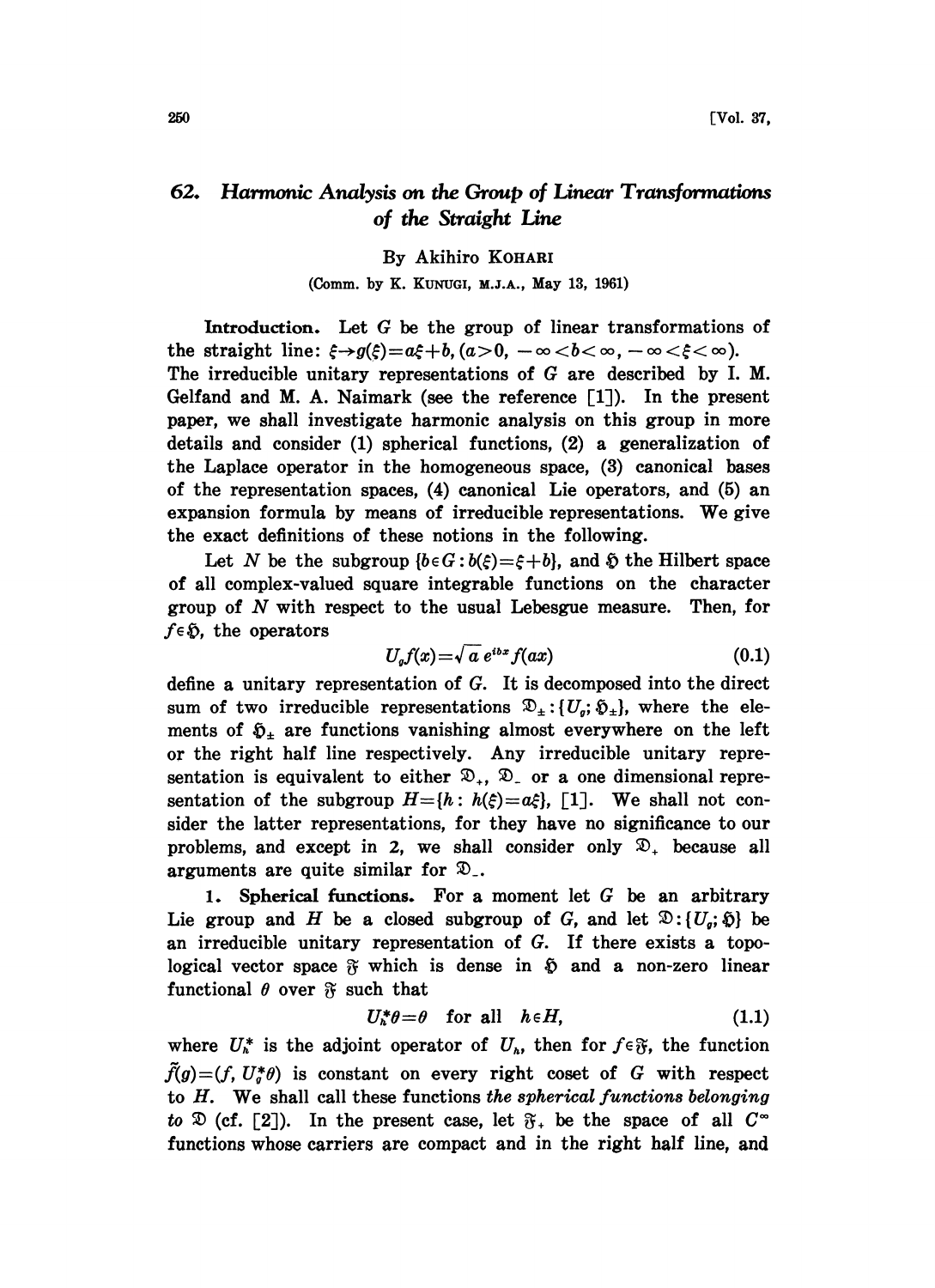No..5] Harmonic Analysis on the Group of Linear Transformations 251

 $\theta=1/\sqrt{x}$ . Then  $\mathfrak{F}_+$  and  $\theta$  satisfy the condition (1.1), and the spherical functions belonging to  $\mathfrak{D}_+$  are defined as follows:

$$
\tilde{f}(b) = (f, U^*_\sigma \theta) = \int\limits_0^\infty e^{-ibx} f(x) / \sqrt{x} \, dx, \quad (-\infty < b < \infty) \tag{1.2}
$$

where we can replace b by  $\xi$  since the homogeneous space  $G/H (=N)$ is identified with the real axis  $(-\infty < \xi < \infty)$ .

Now we shall introduce some spaces of functions. Let  $A_+$  be the set of such functions  $\tilde{f}(\zeta)$  that are analytic on the upper (lower) half plane and uniformly square integrable along straight lines parallel to the real axis. Then the following three propositions hold (cf. [3]): (a) Each function of  $\Lambda_{\pm}$  has the limit function on the real axis, in the sense both of almost everywhere convergence and of the limit in the mean. (b) A function is the limit function of an element of  $\Lambda_{\pm}$ , if and only if its inverse Fourier transform vanishes almost everywhere on the left (or right) half line. (Let us denote the set of such functions by  $M_{+}$ .) (c) The inverse of the limiting process in (b) is given, for  $\tilde{f}(\xi)$  of  $M_{+}$ , by the Cauchy integral:

$$
\tilde{f}(\zeta) = \pm 1/2\pi i \int_{-\infty}^{\infty} \tilde{f}(\xi) / (\zeta - \xi) d\xi.
$$
 (1.3)

Because (1.2) is nothing but the usual Fourier transformation of a function  $f(x)/\sqrt{x}$  vanishing almost everywhere on the left half of the real axis, the space of spherical functions belonging to  $\mathfrak{D}_+$  is dense in  $M_+$  (or of  $\Lambda_+$ ). We denote this subspace by  $\Phi_+$ , and moreover put  $\Phi=\Phi_+\oplus\Phi_+$ . Then  $\Phi$  is a subspace of  $A=A_+\oplus A_-$  and is dense in  $L^2(N, db)$ , where  $N = G/H$ .  $\mathfrak D$  is transformed into the representation:

$$
T_{\sigma}\tilde{f}(\xi) = \sqrt{a}\tilde{f}(a\xi + b) \tag{1.4}
$$

 $I_q J(\xi) = \sqrt{a} J(a\xi + b)$ <br>in the space  $\Phi$ . It is irreducible on the closure of  $\Phi_{\pm}$ .

2. Invariant operator. Let a Lie group G and a closed subgroup  $H$  be given. For them we shall generalize the notion of the Laplace operator defined in  $[4]$ , and call an operator which is defined in a space of functions on the homogeneous manifold  $G/H$  and commutes with all transformations  $T_g f(x)=f(g^{-1}x)$  invariant operator on  $G/H$ . In our case, it is obtained as follows.

Put  $Y(x) = \pm 1$ , according to  $x>0$  or  $x<0$ . Then, the multiplicawith all transformations  $T_{\sigma}f(x)=f(g^{-1}x)$  invariant operator on  $G/H$ .<br>In our case, it is obtained as follows.<br>Put  $Y(x)=\pm 1$ , according to  $x>0$  or  $x<0$ . Then, the multiplica-<br>tion operator by  $Y(x)$  on the space  $\mathfrak{F}$ Put  $Y(x) = \pm 1$ , according to  $x > 0$  or  $x < 0$ . Then, the multiplication operator by  $Y(x)$  on the space  $\mathfrak{F} = \mathfrak{F}_+ \oplus \mathfrak{F}_-$  has eigenspaces  $\mathfrak{F}_+$  and  $\mathfrak{F}_-$  corresponding to the eigenvalues  $\pm 1 : Y(x)f(x) = \$ and  $\tilde{\sigma}_-$  corresponding to the eigenvalues  $\pm 1$ :  $Y(x)f(x) = \pm f(x)$ , for  $f \in \tilde{\sigma}_+$ . Multiplying  $1/\sqrt{x}$  to this equation consider the Fourier transform. Then we obtain in the space  $\Phi$  symbolically

$$
\widetilde{Y}*\widetilde{f}(\xi) = \pm \widetilde{f}(\xi) \quad \text{for} \quad \widetilde{f} \in \Phi. \tag{2.1}
$$

This holds not only in the symbolical sense but as the functional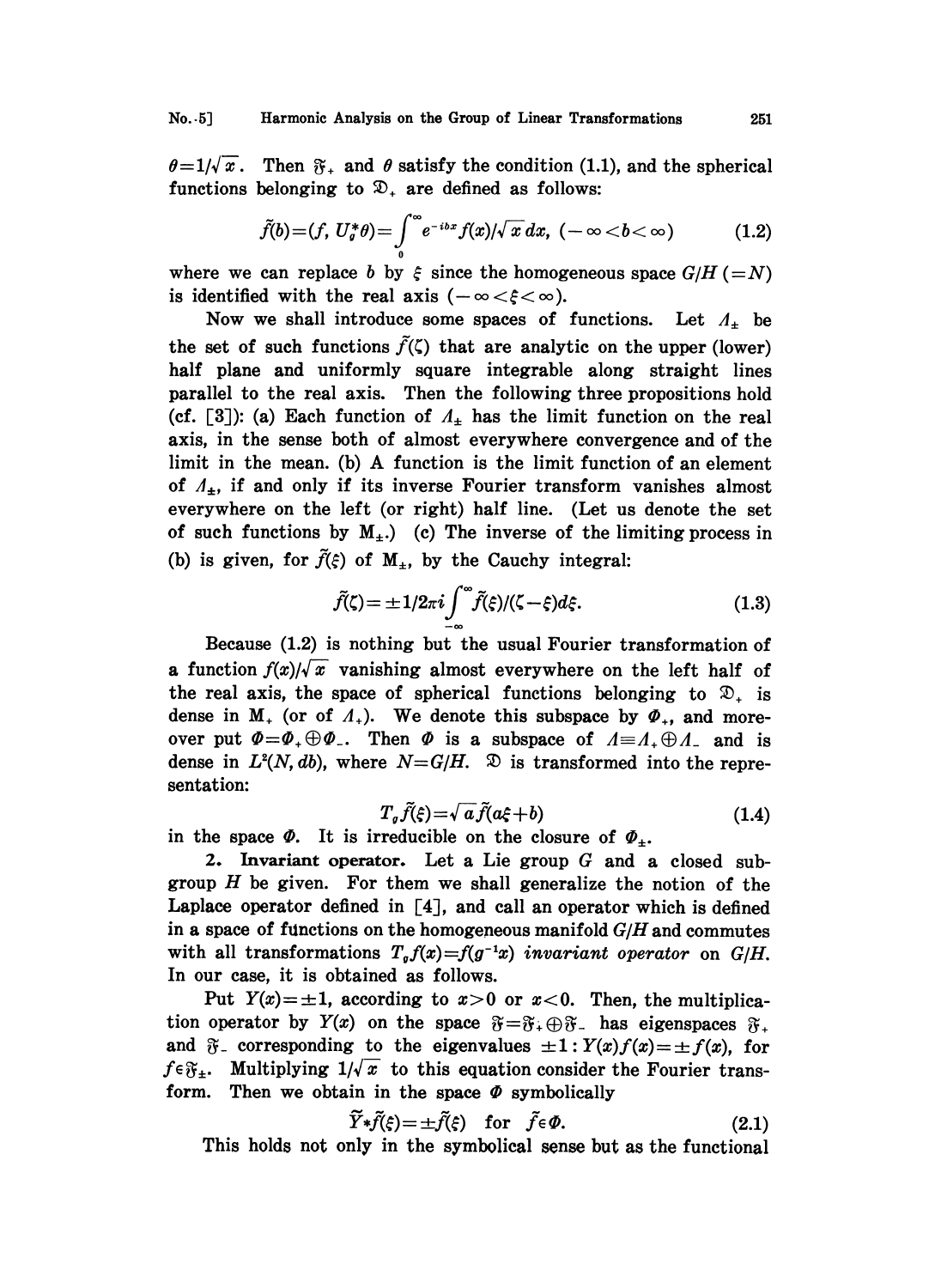252 **A. KOHARI Vol. 37,** 

equation in  $\Phi$ . In fact the Fourier transform of Heaviside function  $Y(x)$  is  $\widetilde{Y}(\xi) = \text{v.p.} (1/2\pi i\xi)$  (cf. [5]). If we consider  $\widetilde{Y}*\widetilde{f}$  on the complex plane, that is, in the space  $\Lambda$ , we get

$$
(\widetilde{Y}*\widetilde{f})(\zeta)=1/2\pi i\int_{-\infty}^{\infty}\widetilde{f}(\xi)/(\zeta-\xi)d\xi.
$$

For  $\tilde{f} \in \Phi_+$ , this function has the limit function on the real axis which is equal to  $\pm \tilde{f}(\xi)$ , by the propositions (a) and (b). Conversely, a function  $\tilde{f} \in \Phi$  that satisfies (2.1) belongs to  $\Phi_+$  or  $\Phi_-$  according to the eigenvalue  $+1$  or  $-1$ . Thus each space of spherical functions belonging to  $\mathfrak{D}_\pm$  is the eigenspace of the operator  $\widetilde{Y}$  on  $\Phi$ . Moreover it is easy to show that the operator  $\widetilde{Y}$  in the space  $\Phi$  commutes with every transformation  $T_g: T_g f(\xi) = f(a\xi + b)$ . Thus the convolution operator  $\widetilde{Y}$ \* is the invariant operator on  $G/H$  in our sense. We remark that  $\widetilde{Y}$ \* is defined on  $L^2(N)$ .

3. Canonical bases. The functions  $x^{i\lambda}$  ( $-\infty < \lambda < \infty$ ), defined on the right half of the real axis, are regarded as the canonical basis in  $\mathfrak{H}_+$ , in the sense that they are invariant with respect to  $U_h$  for  $h \in H$  and the Parseval equality holds in the expansion formula by means of  $x^{i}$ . Now, for the space  $\Phi_{+}$  of spherical functions, we shall define the canonical basis as follows:

$$
\chi_{\lambda}^{+}(\xi) \equiv \chi_{\lambda}^{+}(b) \equiv (x^{i\lambda}, U_{g}^{*}\theta) = \int_{0}^{\infty} e^{-ibx} x^{i\lambda - 1/z} dx.
$$
 (3.1)

It is well known that the formula

$$
\int_{0}^{\infty}e^{-\beta x}x^{\alpha-1}dx = \beta^{-\alpha}\Gamma(\alpha)
$$

is valid for  $\Re(\alpha)$  and  $\Re(\beta)>0$ , but we can prove it also for  $\Re(\beta)=0$ and  $0 < \Re(\alpha) < 1$ . The computation is rather complicated and we omit it. By this and (3.1),  $\chi_i^{\dagger}(\xi) = (i\xi)^{-i\lambda-1/2} \Gamma(1/2+i\lambda)$ . Hence, setting  $\alpha$  $=1/2-i\lambda$ , we obtain

$$
\chi_i^+(\xi) = (i)^{\alpha-1}\pi/\sin(\pi\alpha) \times \xi^{\alpha-1}/\Gamma(\alpha).
$$

It is usual to write (cf. [5])  $Y_a(\xi) = p.f.$  ( $\xi^{a-1}/\Gamma(\alpha)$ ) for  $\xi > 0$ , and  $=0$ for  $\xi < 0$ , where the symbol p.f. is unnecessary for  $\Re(\alpha) > 0$ . Hence  $\chi^+_i(\xi) = K_+(\alpha) Y_*(\xi) + K_-(\alpha) Y_*(-\xi),$  (3.2)

where  $K_{\pm}(\alpha) = (\pm i)^{\alpha-1}\pi/\sin(\pi\alpha)$ .

For the representation  $\mathcal{D}_{-}$ , we define the canonical basis by  $\chi_{\lambda}^{-}(\xi)=((-x)^{i\lambda}, U_{g}^{*}\theta),$ and it is showed quite similarly that

 $\chi_{\lambda}^-(\xi) = K_-(\alpha) Y_{\alpha}(\xi) + K_+(\alpha) Y_{\alpha}(-\xi).$ 

The functions  $\chi_i^+(\xi)$  are eigenfunctions of operators  $T_{\hbar}$ : From (3.2) and (1.4) we have

$$
T_{\lambda}\chi_i^+(\xi) = a^{\alpha-1}\chi_i^+(\xi), \qquad \alpha = 1/2 - i\lambda. \tag{3.3}
$$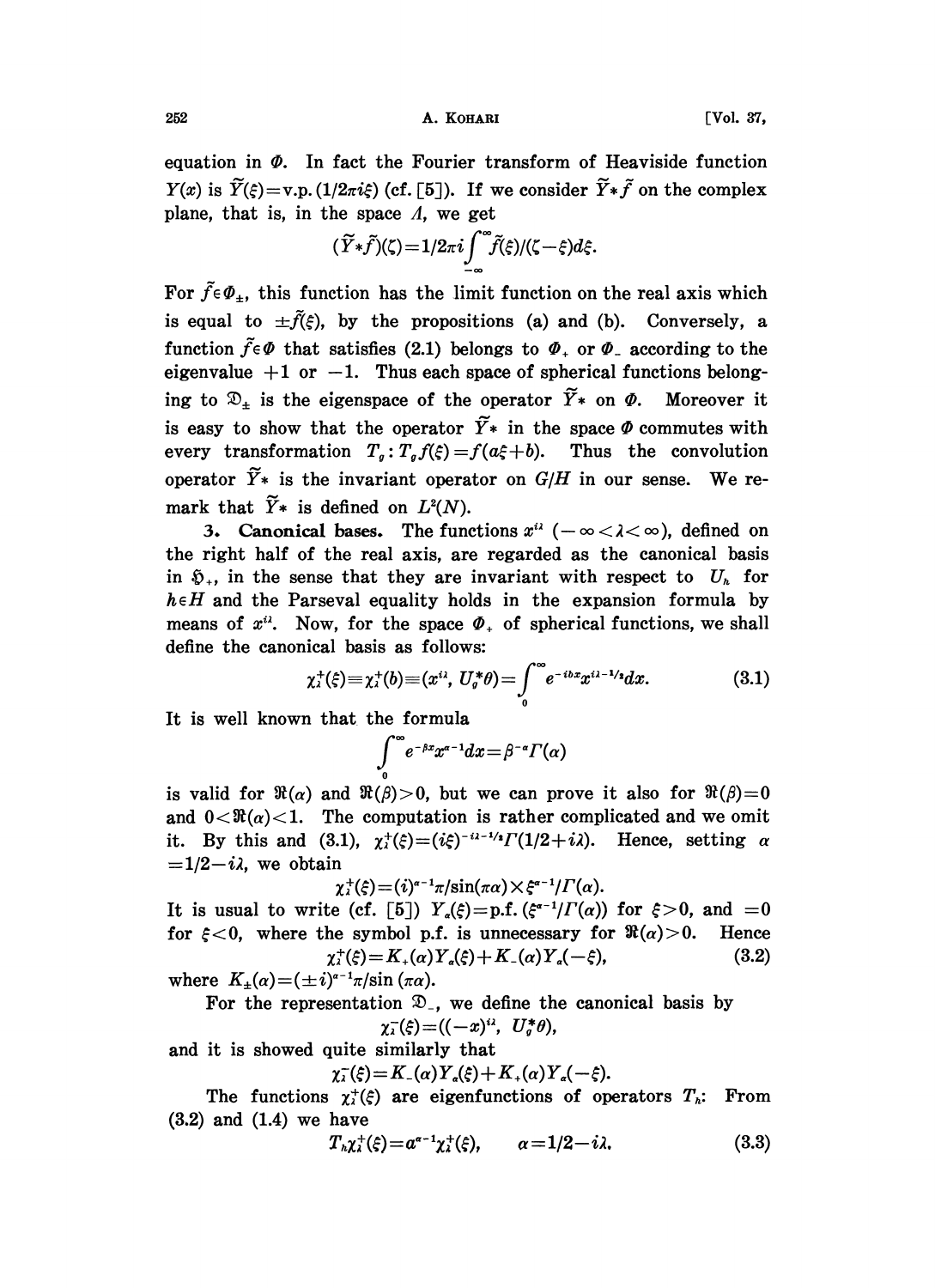No. 5] Harmonic Analysis on the Group of Linear Transformations 253

4. The canonical Lie operators. Let  $X_1$  and  $X_2$  be the bases of the Lie algebra of  $G$  which generate the subgroups  $H$  and  $N$ respectively:

$$
X_1 = \begin{bmatrix} 1 & 0 \\ 0 & 0 \end{bmatrix}, \qquad X_2 = \begin{bmatrix} 0 & 1 \\ 0 & 0 \end{bmatrix}.
$$

Then

$$
[X_1, X_2] = X_2. \t\t(4.1)
$$

We use the same notations for the infinitesimal operators on  $\Phi$  corresponding to  $X_i$ , that is

$$
X_{1}\tilde{f} \equiv \lim (T_{a+a}\tilde{f} - T_{a}\tilde{f})/4a|_{a=1} = b \frac{df}{db} = bf/d\xi,
$$
  
\n
$$
X_{2}\tilde{f} \equiv \lim (T_{b+a}\tilde{f} - T_{b}\tilde{f})/4b|_{b=0} = \frac{df}{db} = \frac{df}{d\xi}.
$$
 (4.2)

They are defined on the space  $\Phi$  and (4.1) holds also for them. We remark that if  $X_i \tilde{f} = \alpha \tilde{f}$ , then from the relation

$$
X_{1}(X_{2}\tilde{f})=X_{2}\tilde{f}+X_{2}(X_{1}\tilde{f})=(\alpha+1)(X_{2}\tilde{f}),
$$

we have  $X_1(X_3^r\tilde{f}) = (\alpha+n)(X_3^r\tilde{f}).$ 

Now, let us consider the adjoint operators of  $X_i$  on the adjoint space  $\Phi^*$  that contains the canonical bases  $\chi^*$ . We obtain from (3.3)  $X_1^*(\chi_1^*) = (1/2 - i\lambda)\chi_1^*.$ 

It means that  $\chi^{\dagger}$  are eigenfunctions of  $X_{1}^{*}$ . From this and the above argument, it is natural to regard the formal operators  $(X_2^*)^{i\mu}(-\infty < \mu)$  $<\infty$ ) as the canonical operators. Here  $(X_2^*)^{i\mu}$  are defined as follows. Generally a differential operator of non-integral (complex) order is defined as the convolution operator of the monomial pseudo-function Y, (cf. [5]), that is,  $(d/d\xi)^{r}f=Y_{-f}$ , Thus, from (4.2), we have

$$
(X_2^*)^{\tau}\tilde{f} = Y_{-\tau}*\tilde{f}, \quad \text{for } \tilde{f} \in \Phi.
$$

The operator  $(X_2^*)^{i\mu}$  transforms  $\chi^+_i$  to  $\chi^+_{i+\mu}$  up to a constant factor. In fact, using (3.2) and the well-known formula  $Y_{\sigma} * Y_{\tau} = Y_{\sigma+\tau}$ , we have  $(X_2^*)^{i\mu}\chi^+_{\lambda}(\xi) = C(\lambda, \mu)\chi^+_{\lambda+\mu}(\xi),$ 

where  $C(\lambda, \mu) = \exp(-\pi \mu/2) \sin \pi (\alpha - i\mu)/\sin \pi \alpha$ .

5. The expansion formula. We consider here the expansion of  $\Phi$  by means of  $\chi^{\pm}$ . For  $\tilde{f}_+ \in \Phi_+$ , put

$$
\hat{f}_{+}(\lambda)=(\tilde{f}_{+},\chi_{\lambda}^{+})=\underset{-\infty}{\int_{-\infty}^{\infty}}\tilde{f}_{+}(\xi)\overline{\chi_{\lambda}^{+}}(\xi)d\xi, \qquad (-\infty<\lambda<\infty). \quad (5.1)
$$

Let us denote the set of functions  $\hat{f}_+(\lambda)$  by  $\Psi_+$ , and define the mapping  $\mathcal F$  from  $\Phi_+$  onto  $\Psi_+$ , by superposing the mapping  $\mathcal F_1$  from  $\mathfrak F_+$  to  $\Phi_+$  and  $\mathcal{F}_2$  from  $\mathfrak{F}_+$  to  $\mathfrak{P}_+$ , which is defined below.

The mapping  $\mathcal{F}_1$  was already considered in 1 and, because (1.2) is the usual Fourier transformation of  $f_+(x)/\sqrt{x}$ , there hold the in-

version formula and the Parseval equality:  
\n
$$
f_{+}(x)/\sqrt{x} = \int_{-\infty}^{\infty} e^{i\epsilon x} \tilde{f}_{+}(\xi) d\xi,
$$
\n(5.2)